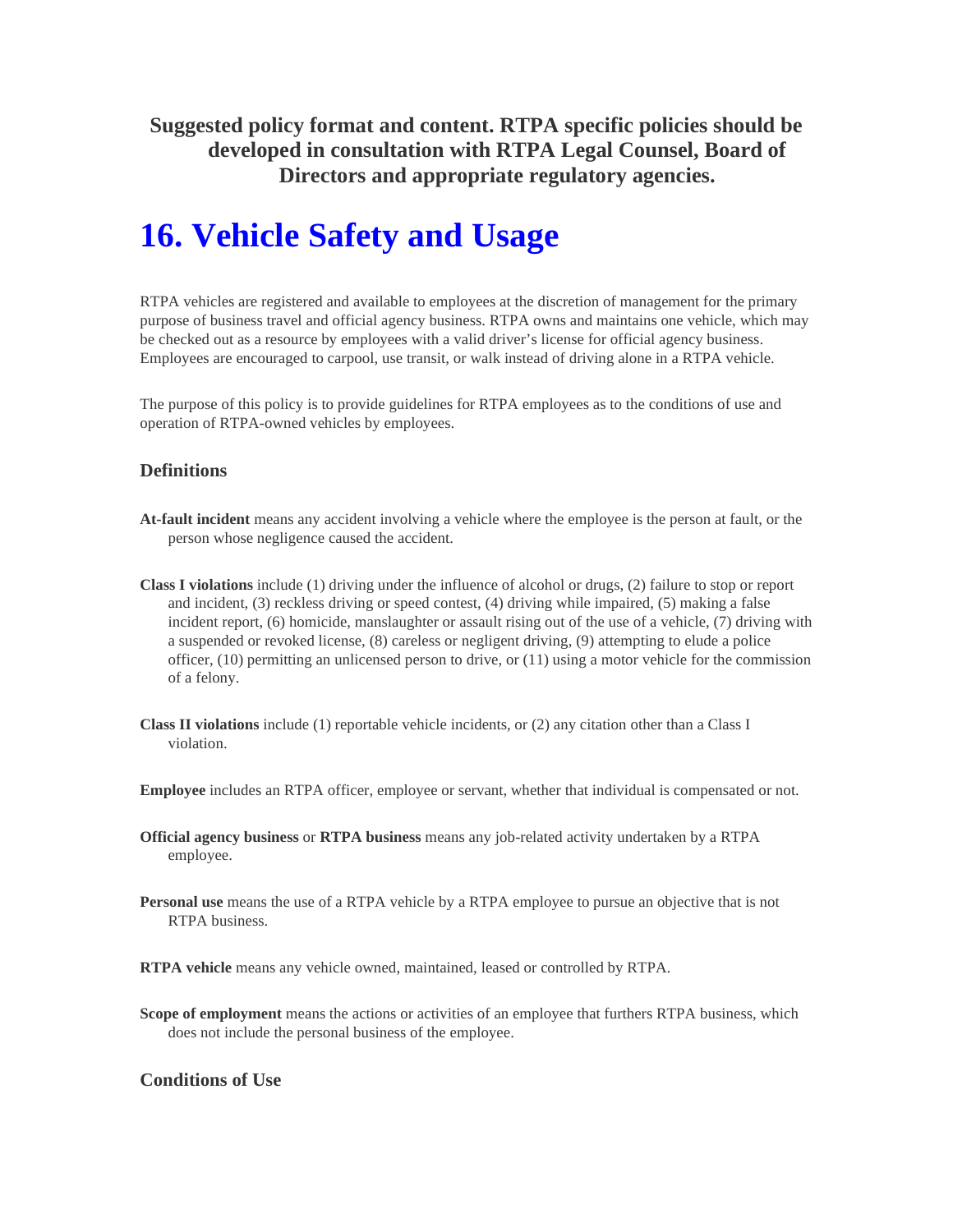#### **General Conditions**

RTPA's vehicle may be assigned to, or checked out by, a RTPA employee for official agency business provided that the RTPA employee:

- 1. Is at least 18 years of age;
- 2. Maintains an unrestricted valid driver's license and provides the license for inspection and copying to Human Resources staff at the time of employment or prior to the request to use a vehicle;
- 3. Maintains a valid driver's license and reports any change in driver's license status to Human Resources staff;
- 4. Provides and maintains an acceptable driving record if being considered for an employment position requiring the operation of a RTPA vehicle;
- 5. Limits the use of the vehicle to official RTPA business that is within his/her scope of employment;
- 6. Obeys all traffic laws in the operation of the vehicle;
- 7. Refrains from vehicle use at any time when his or her driving ability has been impaired though the ingestion of drugs, medication or alcoholic beverages;
- 8. Reports any mechanical failures or potential problems with the vehicle;
- 9. Secures any tools, equipment or hazardous materials being transported in a RTPA vehicle to prevent unsafe conditions;
- 10. Participates in any driver safety training program that increases awareness and teaches safe driving techniques, when such participation is deemed necessary by supervisory personnel or Human Resources staff;
- 11. Successfully completes a defensive driving course at the expense of the employee when that employee's driving record reflects that he or she has had an at-fault incident with a claim value of \$2,500 or more.

Employees who violate any of the provisions in this policy may be subject to discipline, including termination of employment. RTPA has the discretion to discipline an employee whose license is suspended or revoked and this effects the employee's ability to do his/her job, or who fails to comply with the Vehicle Safety and Usage Policy. RTPA also retains the right to suspend or terminate any employee if the suspension from driving a vehicle prevents the employee from performing his or her job. At its sole discretion, RTPA may transfer an employee to an alternative available position for which the employee is qualified that does not require driving or the use of a RTPA vehicle.

#### **Additional Provisions Applicable When Operating a RTPA Vehicle is a Requirement to a Position of Employment**

If an individual is a candidate for a position requiring operation of a vehicle for RTPA, that applicant must possess a valid driver's license and an acceptable driving record. RTPA will conduct a driving record check for any applicant who is being considered for a position that requires driving for RTPA. An applicant will not have an acceptable driving record and be qualified to drive for RTPA when he or she has:

- $\blacksquare$  One (1) or more Class I violations within the past five (5) years, or
- $\blacksquare$  Two (2) or more Class II violations within the past three (3) year period.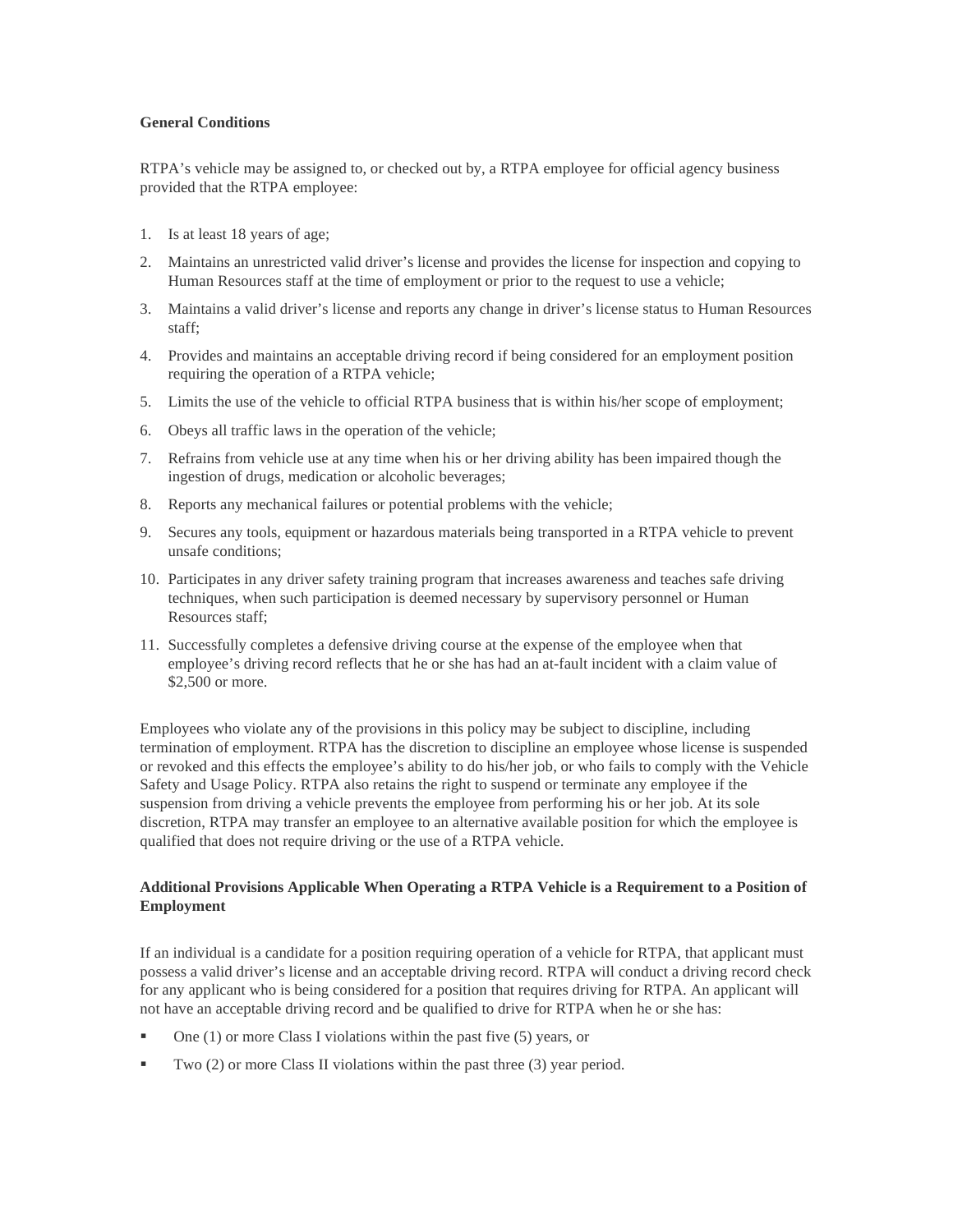If an offer of employment is made, the offer of employment will be contingent upon the applicant having an acceptable current driving record, which is issued by the California Department of Motor Vehicles (or other state agency that issues driver's licenses), reflects at least the past five (5) years, and demonstrates an acceptable driving history.

All employees whose duties require the operation of a motor vehicle must maintain a valid driver's license and an acceptable driving record at all times to be permitted to continue operating a RTPA vehicle. The employee's driving record may be reviewed on a semi-annual basis or as often as deemed necessary by the Director of Finance and Administrative Services, the authorized supervisory personnel, or an auto insurance carrier. Employees whose duties require operation of a motor vehicle shall report any citation for driving under the influence to his or her immediate supervisor within 72 hours of receiving the citation.

If an employee, who is required to use RTPA's vehicle, is cited for a moving violation while using the RTPA vehicle, that employee must report the citation to his or her immediate supervisor within 48 hours of the incident. If the violation is under investigation, at the discretion of the employee's supervisor or the Director of Finance and Administrative Services, the employee's driving privileges of the RTPA vehicle may be suspended. For the period of time the violation(s) remains on the employee's driving record, that employee will be suspended from driving a RTPA vehicle when that employee has:

- One (1) Class I or more violations within the past five (5) years, or
- Two (2) or more Class II violations within the past three (3) year period.

When the employee's current driving record no longer reflects more than two moving violations within the last three (3) year period, or when the Class I violation is at a minimum five (5) years old, the employee's record may be reviewed for possible reinstatement of driving privileges. In the event that the agency's auto insurance carrier's guidelines differ from this policy, the stricter of the two will apply.

An employee will be required to successfully complete a defensive driving course when that employee's driving record reflects that he or she has had an at-fault incident with a claim value of \$2,500 or more. Human Resources staff will review the driving record of any employee with two (2) or more at-fault incidents with a claim value of \$2,500 or more within the past twelve (12) months. At the discretion of the Director of Finance and Administrative Services, an employee who has demonstrated unsafe driving practices may be suspended from using a RTPA vehicle. If suspension is deemed appropriate, upon completion of the suspension period, RTPA may review the employee's driving record for possible reinstatement of driving privileges.

#### **Prohibition Against Personal Use of RTPA Vehicles**

Under California Vehicle Code §17001, a public entity is liable for "death or injury to person or property proximately caused by a negligent or wrongful act or omission in the operation of any motor vehicle by an employee of the public entity acting within the scope of employment." It is RTPA policy that operation of RTPA's vehicle be limited to RTPA business. An employee using the RTPA vehicle should not use the vehicle outside the scope of his or her employment. Use of the RTPA vehicle for other than official RTPA business shall be considered prohibited personal use outside the scope of employment.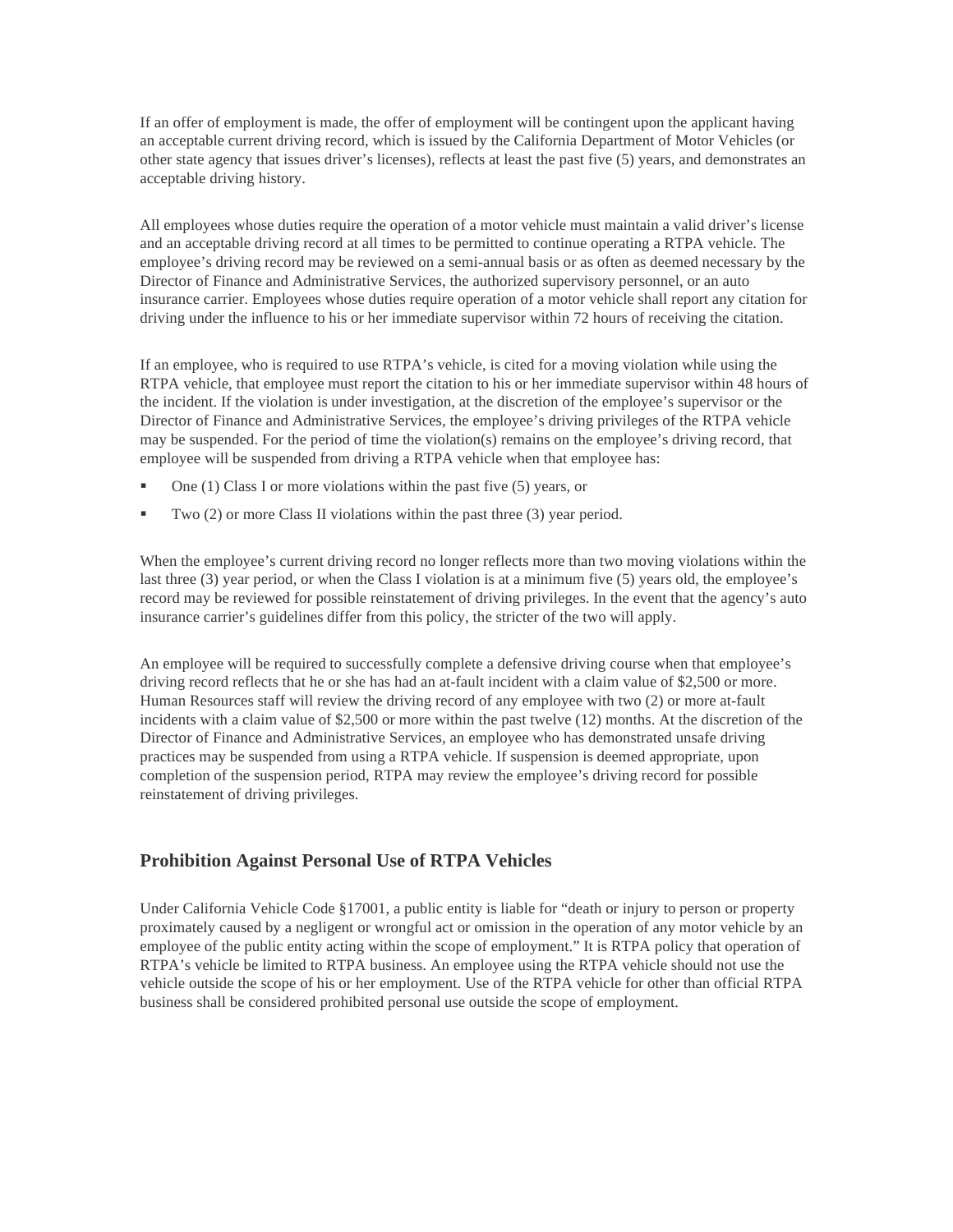When the RTPA vehicle is used contrary to RTPA policy, it means that the driver is acting outside the definition of RTPA or official agency business, is not an authorized driver, and is acting outside the course and scope of his or her employment. It is likely that an employee using the RTPA vehicle will be found outside the scope of his or her employment if, at the time of the accident or incident, he or she has abandoned RTPA business for personal reasons. However, an employee is still within the scope of employment when he or she is pursuing a personal objective concurrent with RTPA business. A stop for meals or breaks en route is an example where RTPA and personal uses are both served.

RTPA employees may not allow passengers who are not also conducting official RTPA business to ride in RTPA's vehicle.

### **Home Storage of a RTPA Vehicle**

RTPA may issue an employee a Home Storage Permit (HSP) to allow the RTPA vehicle to be stored at his/her home when it is the best interest of RTPA based on a Cost Benefit Analysis. Issuance of a HSP for RTPA vehicles shall be considered to be in the best interest of the agency when:

- 1. The Executive Director believes it is in the best interest of the agency to allow the employee such use; and
- 2. The employee has obtained a HSP approved by his/her supervisor and the HSP has been filed with the Director of Finance and Administrative Services or other authorized personnel; and
- 3. The employee has a place to store the vehicle where it will not have an abnormally high risk of being stolen or vandalized; and
- 4. Issuing the HSP will help assure the safety of employees, travelers, and end-users; and/or maximize the availability of personnel; and/or reduce overtime costs or mileage expenses

To ensure that supervisors uniformly consider whether issuing an employee a HSP will reduce costs or expenses for RTPA, the supervisor must consider a Cost Benefit Analysis prior to issuance of the HSP.

HSP's are valid for the period identified on the permit. The HSP must contain an expiration date and an OWP ID to be considered valid. The HSP must be renewed no less often than annually.

RTPA shall retain the right to revoke a HSP at any time. As long as the employee does not violate the terms of the HSP or this policy, home storage of the RTPA vehicle shall be considered official RTPA business.

For the purposes of payroll, time spent commuting between the employee's residence and workplace or job site, whether at the beginning or end of the day, is not considered "hours worked." This is also true when an employee has permission under a Home Storage Permit to store a RTPA vehicle at his/her residence; commute time will not be considered time worked for RTPA unless it is an extra, after-hours trip and the employee has advance approval for any overtime or compensatory time that may be earned.

#### **RTPA Tools or Materials**

RTPA tools or materials must not be used for non-business related purposes. If an employee is using the RTPA vehicle containing RTPA tools or equipment, those items must be secured while being transported to prevent injury to the driver, passengers, or other drivers. If possible, tools or hazardous materials should be stored outside the passenger compartment to prevent injury.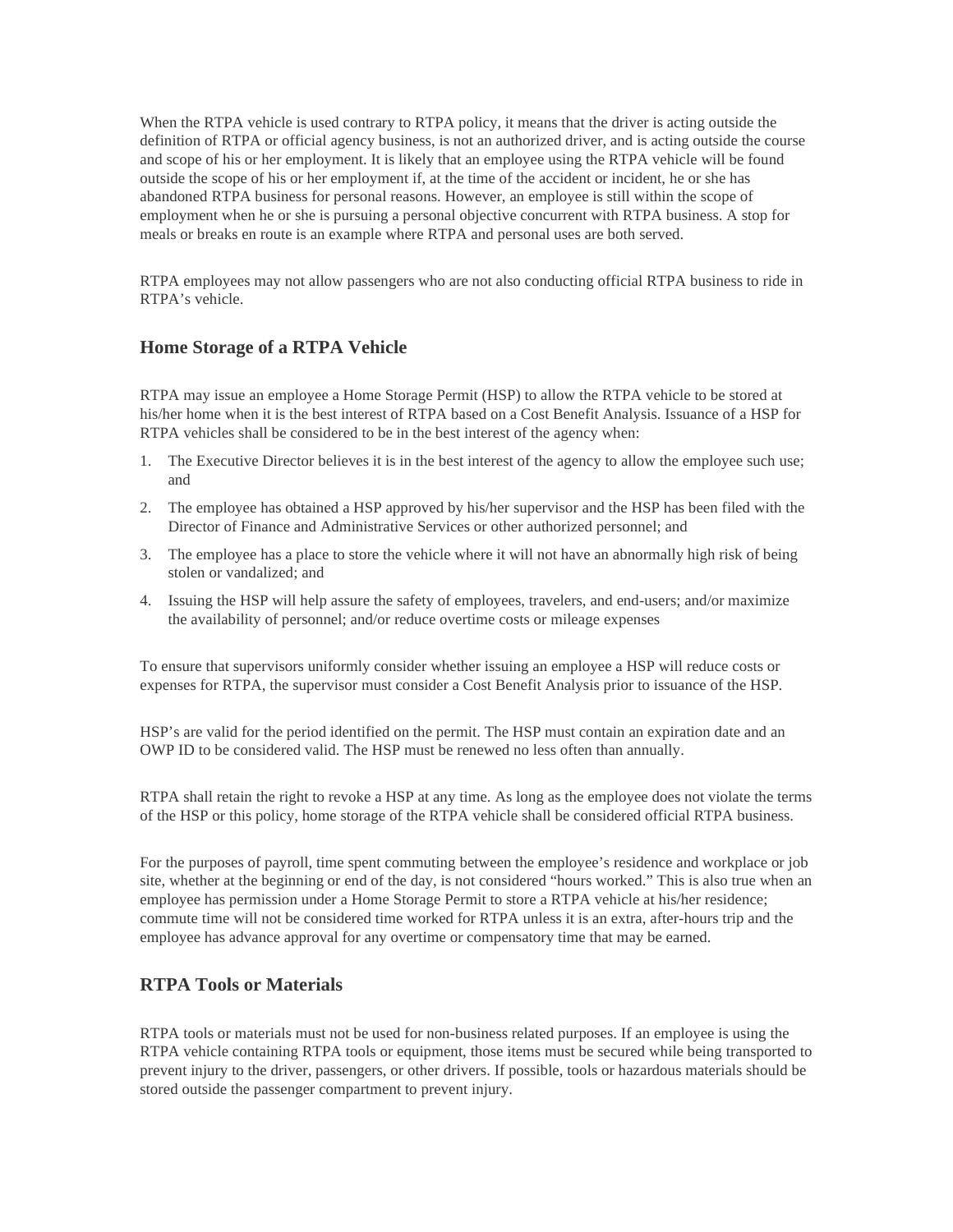### **Anti-Theft Policies**

An employee using the RTPA vehicle should park the vehicle in a reasonably secure area. If there are repeated incidents of break-in, theft, or vandalism while a particular employee is using the RTPA vehicle, the Director of Finance and Administrative Services or other authorized personnel may require forfeiture of the vehicle use benefit. Any theft deterrent devices supplied by RTPA shall be consistently activated.

### **Insurance Requirements**

RTPA maintains automobile insurance for coverage of employee vehicle use for official RTPA business. Registration and insurance information for a particular vehicle should be located in the binder for that vehicle. Prior to operating the RTPA vehicle, an employee should check to see that this information is contained within the binder.

# **Accident Procedures**

When a RTPA employee is involved in any type of vehicular accident while driving on RTPA business, the employee shall immediately stop at the scene. If anyone is hurt, the employee should call 911 for emergency assistance. The employee should also show his or her driver's license, vehicle registration card, evidence of insurance and current address to the other driver, persons involved in the accidents, and/or any officer in attendance. As stated, the registration and insurance information for the RTPA vehicle should be located in the vehicle's binder.

If the accident involves another vehicle, the employee should ask to see the other driver's license, vehicle registration card, and evidence of insurance. The employee should also record the driver's current address, and the names and addresses of any passengers.

If, while operating the RTPA vehicle, the employee hits a parked vehicle or other property, the employee should try to locate the property owner to notify them of the incident and provide identification. If the owner cannot be located, then the employee shall secure a note containing the employee's name and address to the damaged vehicle or property.

A disposable camera has been placed in the glove box of the RTPA vehicle. An employee should use the camera to take pictures of damage to the RTPA vehicle, other vehicle(s) or property involved in the accident, and the general accident site. Where possible, the pictures should be taken from close up, at a distance, and from several different angles.

When the employee returns to RTPA, the employee must report the details of the accident to the Director of Finance and Administrative Services and provide the Director of Finance and Administrative Services with the camera and film used to take pictures of the accident. All accidents will be reviewed to attempt to determine the cause and whether or not the accident or incident could have been prevented.

#### **Vehicle Maintenance and Inspection**

Vehicles should be maintained in proper working order according to agency policy guidelines. RTPA vehicles should be on a routine preventative maintenance schedule for servicing and checking of safetyrelated equipment. Regular maintenance should be conducted at specific mileage intervals consistent with